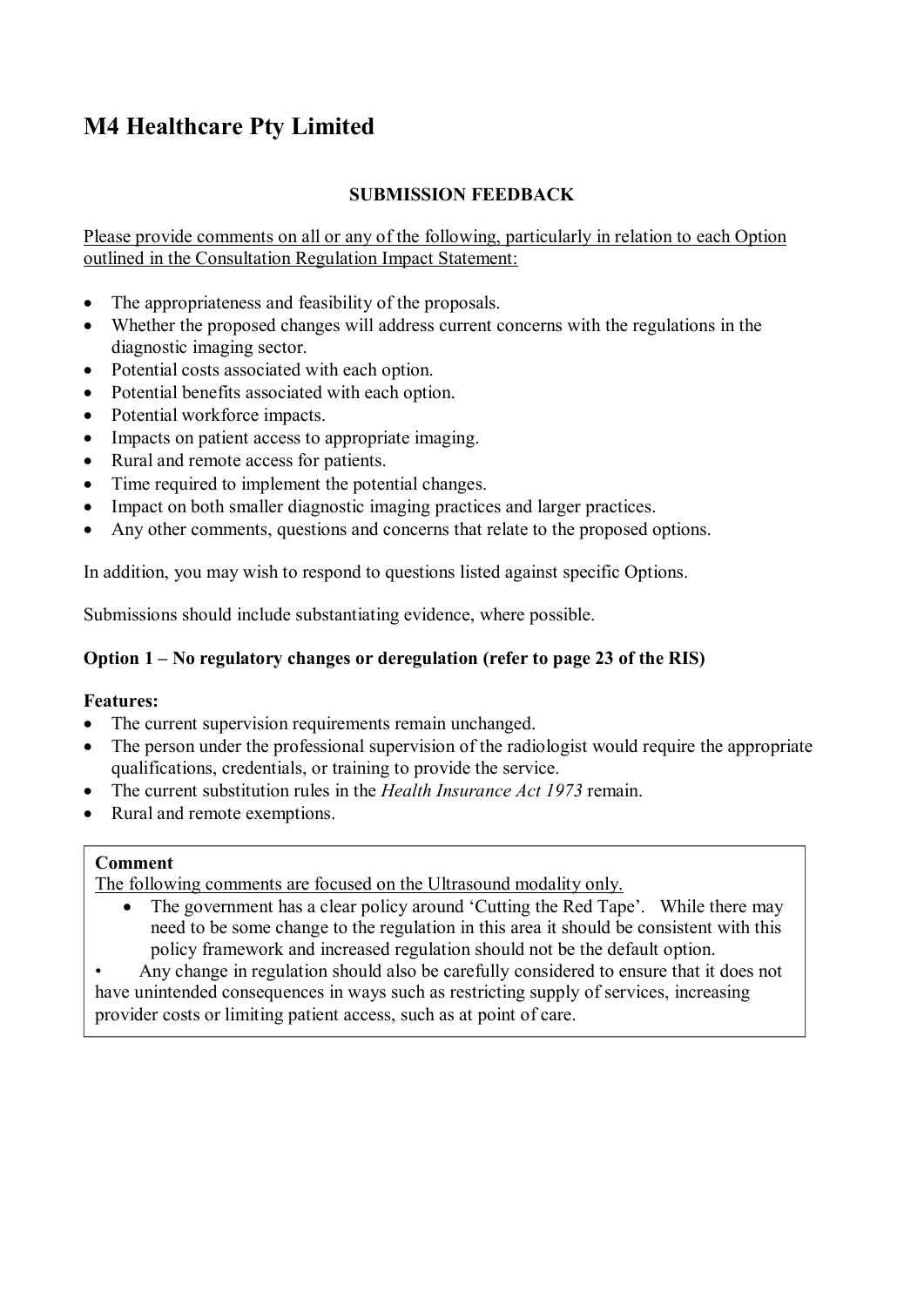### **Option 2 – Minor changes including clarification of current requirements (refer to page 24-26 of the RIS)**

### **Features**

- Amendments to the current supervision requirements to clarify the circumstances under which a radiologist and/or specialist or consultant physician must provide supervision and how the supervision must be provided.
	- Professional supervision would require: the medical practitioner be available to observe and guide the conduct and diagnostic quality and safety of the examination and if necessary in accordance with accepted medical practice, attend the patient personally, within a reasonable period of time.
- The personal attendance requirement of musculoskeletal ultrasound would be amended to align with all other ultrasound items.
- The person under the professional supervision of the radiologist would require the appropriate qualifications, credentials, or training to provide the service.
- The current substitution rules in the *Health Insurance Act 1973* remain.
- Rural and remote exemptions.
- Specified qualification requirements for ultrasound providers.
- Definition of diagnostic ultrasound.

### **Comment**

### **The following comments are focused on the Ultrasound modality only.**

### *General Comment*

- Ultrasound is a safe and effectively modality that has a broad diagnostic benefit across a range of specialties. It does not have the safety issues surrounding ionizing radiation devices such as x-ray and CT.
- Technology advancements in Ultrasound in recent years have dramatically improved the ease of use and image quality for the user. In addition, technology has seen appropriate and high quality diagnostic application of Ultrasound in clinical practice that has a positive impact of quality of patient care. (see http://www.dovepress.com/impact-of-point-of-care-ultrasound-on-quality-of-care-inclinical-prac-peer-reviewed-article-RMI)
- A restrictive definition of a diagnostic imaging specialist is no longer appropriate and in Ultrasound in particular, should appropriately include skilled medical specialists.
- It is already well accepted that specialist ultrasound services provided by specialist medical practitioners is a clinically more appropriate model to provide patients with better access and quality of care (eg Cardiac Ultrasound)
- Traditional/centralised models of care where patients need to attend a centralised general imaging service to receive ultrasound services is outdated and may forego the access, clinical and economic benefits of services provided closer to the point of care.
- Restricting skilled medical specialists to providing ultrasound by placing artificial barriers to restrict supply of services through unnecessary credentialing or restrictive definitions that reinforce traditional models and providers would potentially forego improved access and pricing reform delivered by more efficient and effective clinical models.
- No change should be made to Ultrasound services without a full review of the positive impacts of new technology on the clinical and economic models for providing these services.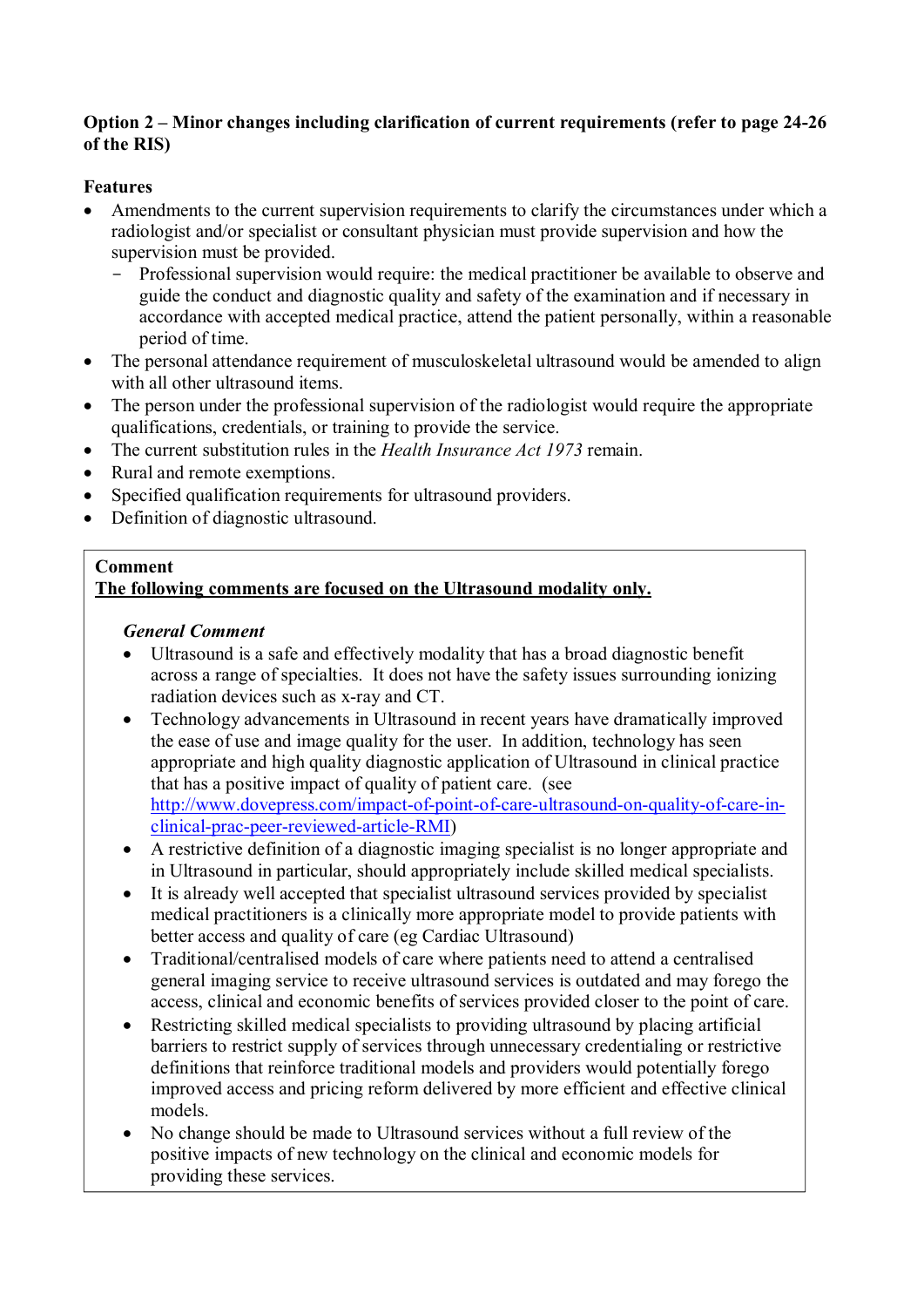### *Selected Qualification Requirements for Ultrasound Providers*

- The assessment 'requisite skills and qualification' of the practitioner providing ultrasound services should not be unnecessarily narrow or restrictive. It should take into consideration the advancements in technology and the broader clinical skills of the practitioner conducting the ultrasound.
- Restricting access to Medicare funding on the basis or specific or narrow qualifications is over regulating and would reduce the supply of specialists capable of safely and effectively providing ultrasound services.
- Restricting supply of available specialists will reinforce traditional clinical models and potentially forego pricing reform in this area through more efficient delivery models.
- A more appropriate response may be to limit Medicare funding for Ultrasound to anatomy that is within the specialty grouping.
- In any case, if a minimum specific qualification was to be introduced, while anticipated not to impact a significant number of providers, there should be sufficient time before this has affect for existing providers to obtain the qualification.

# *Definition of Diagnostic Imaging*

- The definition of diagnostic imaging should not be so restrictive as to reduce the access to clinically beneficial and efficient imaging.
- Early provision of diagnostic ultrasound at the point of care, has the ability to prevent further unnecessary investigation and/or hospitalization.
- In addition, if a more restrictive definition of Diagnostic Imaging was implemented, it does not necessarily detract from the clinical relevance and benefit of ultrasound that does not fit the new criteria.
- To avoid unintended implications of this proposed change, this definition should not be altered to effect existing services provided without adding or adjusting existing specialist item numbers to address the appropriate use of Ultrasound during the examination. To do otherwise would have unintended and detrimental impacts on patient access to services and financially penalise one group of specialist over others.

### *Introduce equipment standards for Ultrasound*

- Any equipment standard around ultrasound should not be as restrictive or rigid as to not keep pace with changing technology.
- Two different items of equipment with the same technical specifications could produce clinically different image outcomes (eg one poor quality and one high quality). The technical specifications of the equipment do not necessarily dictate the quality of the image produced.
- Any attempt to arrive at a standard could potentially be overly bureaucratic or cumbersome to administer. In addition, it is likely to over specify the equipment adding unnecessary cost, placing greater pressure on the Medicare benefit required to achieve an appropriate financial return for providers.
- Further, in specialist ultrasound, the equipment needs to be 'fit for purpose' to be clinically relevant and efficient. Using what is considered high quality ultrasound in one discipline could produce clinically inappropriate images in another. A standard to cover all specialties would need to be applied which would be complex and time consuming to produce as well as cumbersome and costly to administer.
- A degree of self-regulation is more appropriate, where the quality of the ultrasound required to produce a diagnostic quality image should be at the discretion of the provider.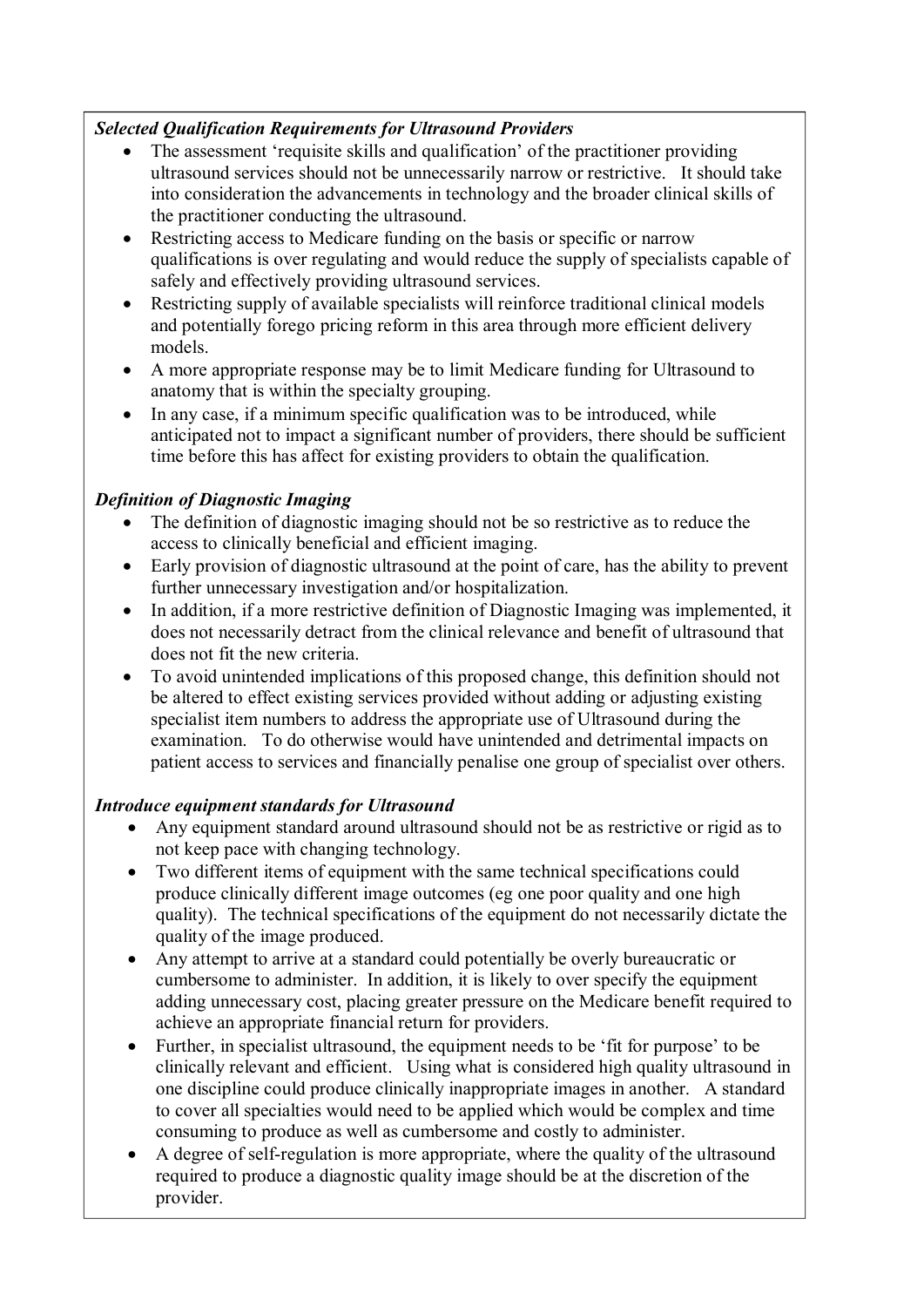• Low quality, non-diagnostic quality equipment will not be accepted by all but a very few providers and is not seen currently as an issue with many providers. Applying additional regulation in this space could result in unintended 'red tape', inefficiency and over regulation.

#### **Musculoskeletal Ultrasound (refer to page 25-26 of the RIS)**  *Questions:*

- Are the principles as outlined satisfactory to clarify the requirements?
- What reasons, if any, are there for the personal attendance requirements for musculoskeletal ultrasound to remain?
- Would a minimum set of guidelines for 'accepted medical practice' per modality be appropriate?
- What savings are anticipated to be realised from removing the personal attendance requirements for musculoskeletal ultrasound services?
- What additional costs are anticipated to be incurred by requiring a medical practitioner (eg radiologist) to be in close proximity to attend on a patient personally within a reasonable period of time in circumstances where this is not currently the situation?
- What other costs (if any) might be associated with the proposed changes?
- What are the potential consequences of the proposed changes?

### **Comment**

**No comments are made.**

### **Option 3 – Practice based approach (refer to page 27-34 of the RIS)**

### **Features**

- Amendments to the current supervision requirements to clarify the circumstances under which a radiologist and/or specialist or consultant physician must provide supervision and how the supervision must be provided.
	- Professional supervision would require: the medical practitioner be available to observe and guide the conduct and diagnostic quality and safety of the examination and if necessary in accordance with accepted medical practice, attend the patient personally, within a reasonable period of time.
- The personal attendance requirement of musculoskeletal ultrasound would be amended to align with all other ultrasound items.
- The person under the professional supervision of the radiologist would require the appropriate qualifications, credentials, or training to provide the service.
- Computed Tomography services would only be able to be provided in a comprehensive practice, with the exception of CT of the coronary arteries (items 57360 and 57361).
- Supervision would be tailored to the type of diagnostic imaging practice.
- A comprehensive practice would require a radiologist to be available during agreed operating hours.
- Where a radiologist is on site during ordinary operating hours, the radiologist would be allowed to determine the supervision requirements for the practice and have the flexibility to implement and supervise efficient and effective processes.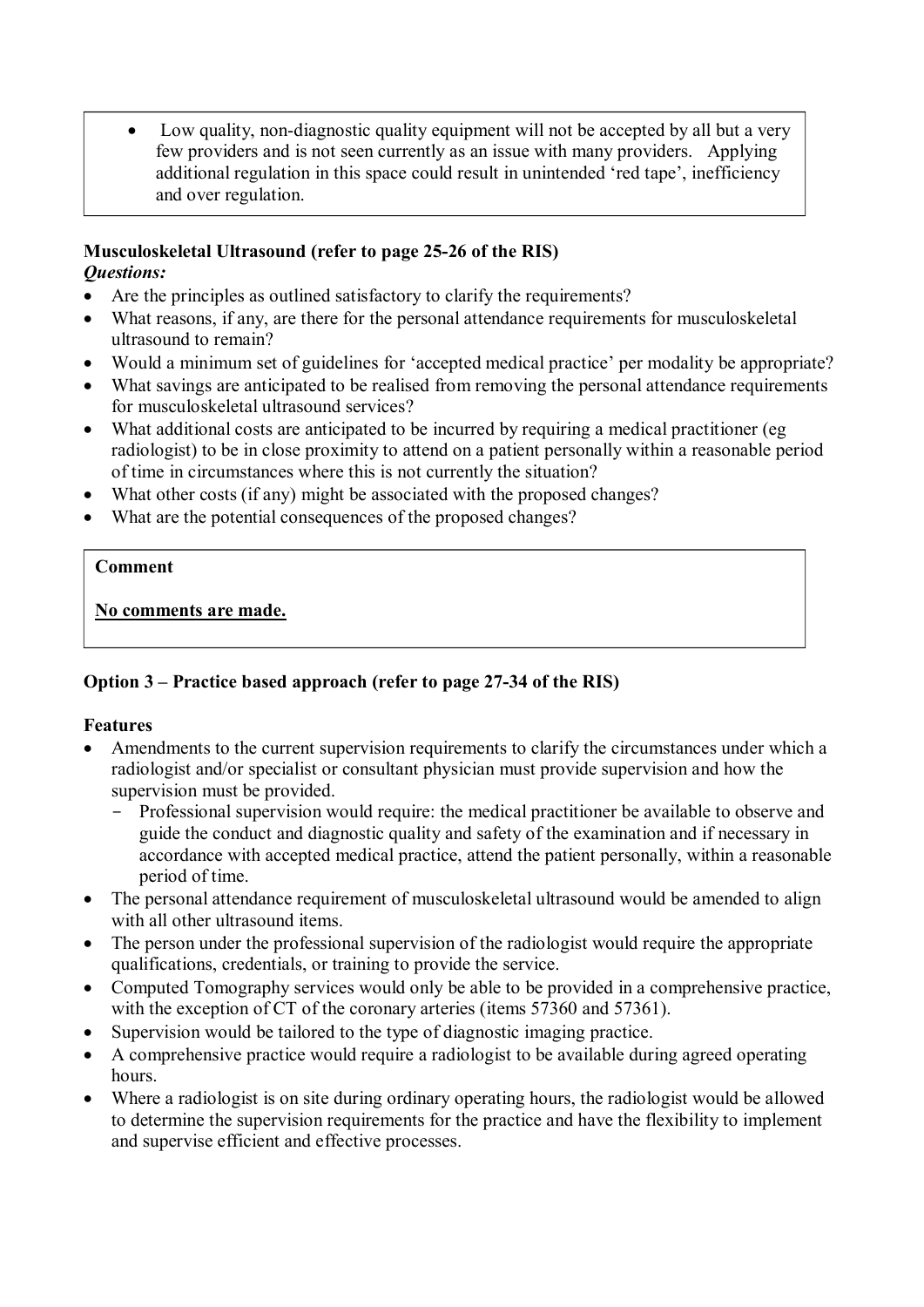- Where a radiologist is on site during ordinary operating hours, the radiologist would be allowed to substitute a requested service for a more appropriate service, without the need for consultation with the requester, if the substituted service has a lower MBS fee than the requested service.
- The current substitution rules in the *Health Insurance Act 1973* remain.
- Where a radiologist is NOT on site during ordinary operating hours, a radiologist must be on site for the performance of the following services:
	- o Mammography;
	- o The administration of contrast; and
	- o Image guided intervention procedures/surgical interventions.
- The reporting and supervising radiologist would not have to be the same person, but practices would be required to maintain records which indicate the name of all the radiologists involved in the service.
- Rural and remote exemptions.
- Specified qualification requirements for ultrasound providers.
- Definition of diagnostic ultrasound.

#### **Comment The following comments are focused on the Ultrasound modality only.**

#### *General Comment*

- Refer to General Comments under Option 2.
- Any amendments to the current supervision requirements should not create artificial barriers to restrict supply of services or limit the access, clinical and economic benefits of services provided closer to the point of care.

### **A Comprehensive practice (refer to page 28-29 of the RIS)**

### *Questions:*

- Are there any other types of practices which have not been identified?
- Are there comprehensive practices that do not currently have a radiologist onsite?
- What are the costs of employing a radiologist onsite during ordinary operating hours?
- What are the costs of non-comprehensive practices expanding to become comprehensive practices?
- Are there enough radiologist for this to occur? What are the barriers?
- Is there any role for standalone CT and, if so, how would current safety and quality concerns be addressed? What will be the impact of this change on providers and patients?
- What other costs (if any) might be associated with the proposed changes?
- What are the potential consequences of the proposed changes?

### *Comment*

*No comments are made.*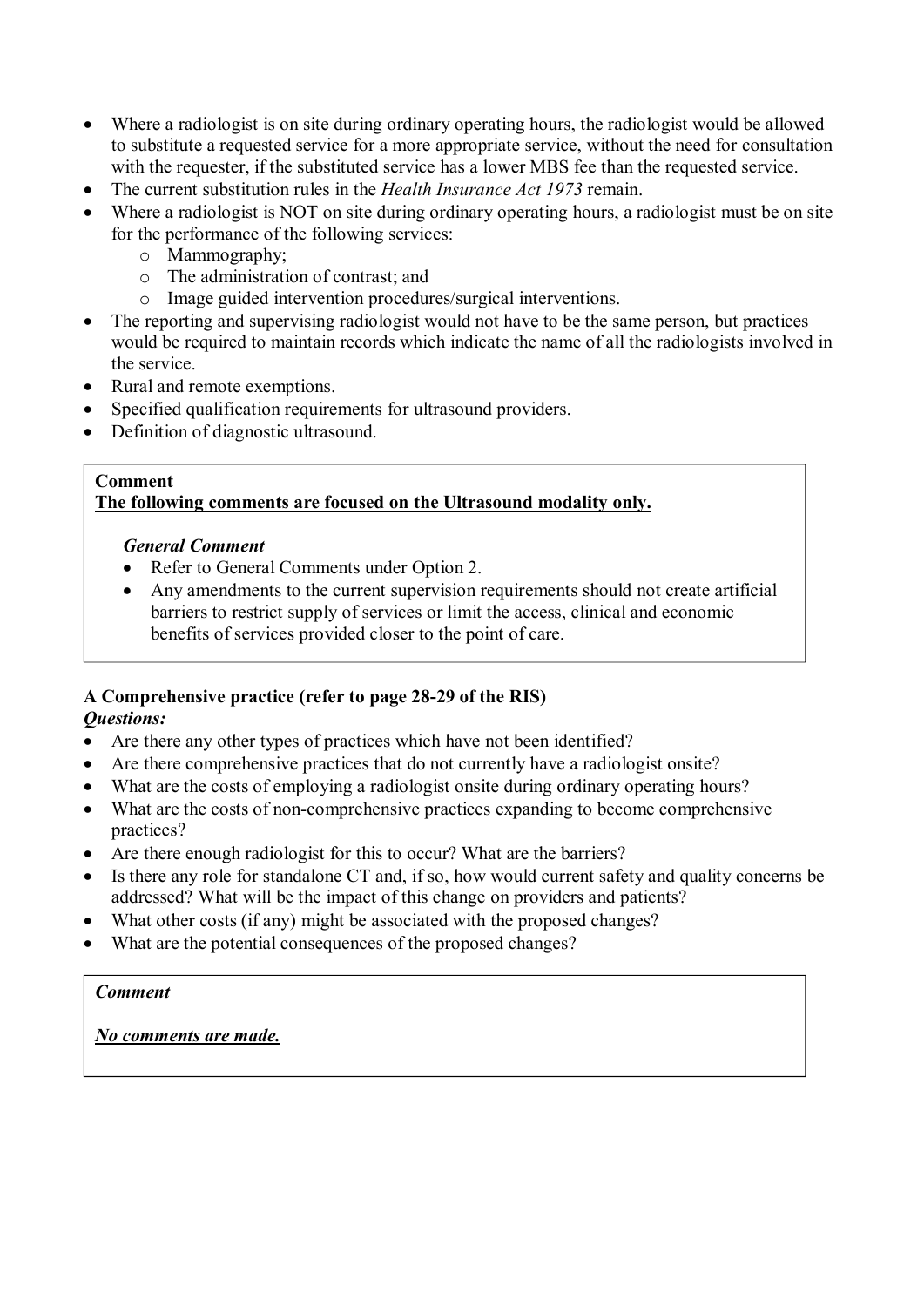### **Non-radiologist specialist practice (refer to page 30-31 of the RIS)**  *Question*

Are there any other services currently performed by non-radiology specialists?

#### **Comment The following comments are focused on the Ultrasound modality only.**

### *General Comment*

- Refer to General Comments under Option 2.
- We support the intention not to reduce the scope of these services or change the requirements for non-radiologist specialists performing services.

### **ADDITIONAL ISSUES FOR CONSULTATION**

### **1. Rural and remote exemptions (refer to page 31-32 of the RIS)**

The intention of having rural exemptions is to ensure patients have access to services without compromising on quality. However, current arrangements for rural exemptions vary for each of the modalities, creating confusion due to an inconsistent approach. The current approach is also difficult to administer.

### *Questions*

- Does the current rule meet its goal of increasing access for patients without comprising on quality?
- Should exemptions be geographically/distance based rather than looking at population base and local availability of specialist services?
- Are there any other mechanisms that provide incentives for local services provision in rural Australia?
- What is the role of tele-radiology? Should it be the only service, or an adjunct the local service provision?
- Should the exemption not be available for certain types of services?

### **Comment The following comments are focused on the Ultrasound modality only.**

### *General Comment*

- The current rural exemption is appropriate and an effective means of increasing access for patients.
- **2. Implementing any changes and the relative role of regulation and the Diagnostic Imaging Accreditation Scheme (DIAS) (refer to page 33-34 of the RIS)**

The relative role of regulation and accreditation in enhancing the quality framework for MBS funded diagnostic imaging services will be determined following feedback received from stakeholders under this consultation process.

### *Questions*

- Would changes to supervision be better placed in the DIAS or remain in the regulations?
- How would a practice based supervision approach be incorporated into regulation?